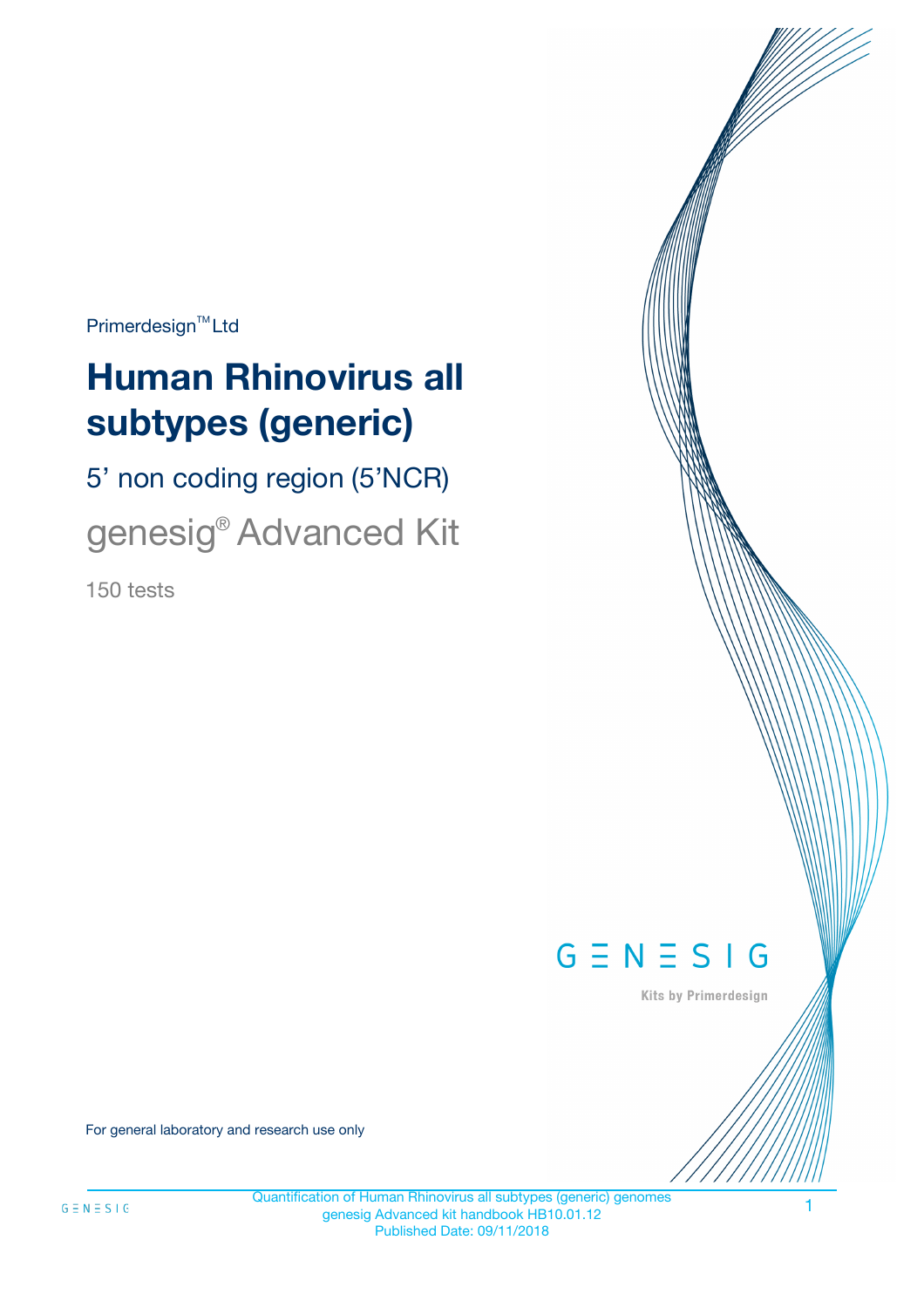# Introduction to Human Rhinovirus all subtypes (generic)

Rhinovirus is a genus of the Picornaviridae family of viruses. Rhinoviruses are the most common viral infective agents in humans, and a causative agent of the common cold. There are over 105 serologic virus types that cause cold symptoms, and rhinoviruses are responsible for approximately 50% of all cases.

Rhinoviruses have single-stranded positive sense RNA genomes of between 7.2 and 8.5kb in length. At the 5' end of the genome is a virus-encoded protein, and like mammalian mRNA, there is a 3' poly-A tail. Structural proteins are encoded in the 5' region of the genome and non structural at the end. This is the same for all picornaviruses. The viral particles themselves are not enveloped and are icosahedral in structure.

Rhinoviruses are composed of a capsid that contains four viral proteins VP1, VP2, VP3 and VP4. VP1, VP2, and VP3 form the major part of the protein capsid. The much smaller VP4 protein has a more extended structure and lies at interface between the capsid and the RNA genome. There are 60 copies of each of these proteins assembled as an icosahedron. Antibodies are a major defense against infection with the epitopes lying on the exterior regions of VP1-VP3.

Rhinoviruses have two main modes of transmission: In the past it was obvious that these viruses were transmitted directly from person-to-person via aerosols of respiratory droplets. However, now they are known to be transmitted indirectly via respiratory droplets that are deposited on the hands and then transported by fingers to the nose or eyes.

Rhinoviruses occur worldwide causing disease especially at schools for example which enhance transmission during fall and winter. They show symptoms such as fever, cough, and nasal congestion. The frequency of colds is high in childhood and decreases during adulthood most probably because of the possession of immunity.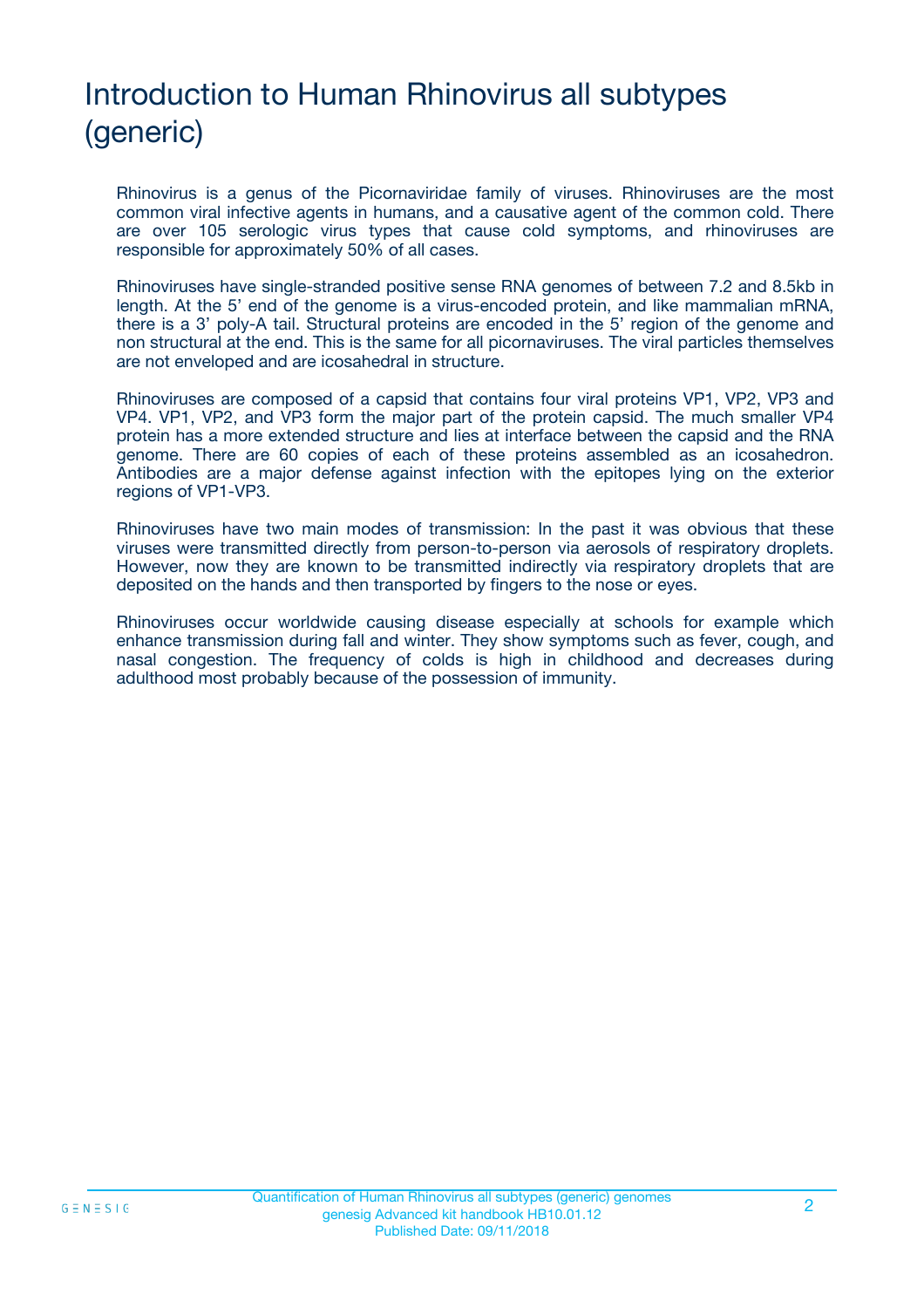## **Specificity**

The Primerdesign genesig Kit for Human Rhinovirus all subtypes (generic) (HRV\_spp) genomes is designed for the in vitro quantification of HRV\_spp genomes. The kit is designed to have a broad detection profile. Specifically, the primers represent 100% homology with over 95% of the NCBI database reference sequences available at the time of design.

The dynamics of genetic variation means that new sequence information may become available after the initial design. Primerdesign periodically reviews the detection profiles of our kits and when required releases new versions.

The primers have broad homology with a large range of serotypes included in the NCBI database. However, due to the inherent instability of RNA viral genomes, it is not possible guarantee quantification of all clinical isolates.

This kit detects enterovirus.

If you require further information, or have a specific question about the detection profile of this kit then please send an e.mail to enquiry@primerdesign.co.uk and our bioinformatics team will answer your question.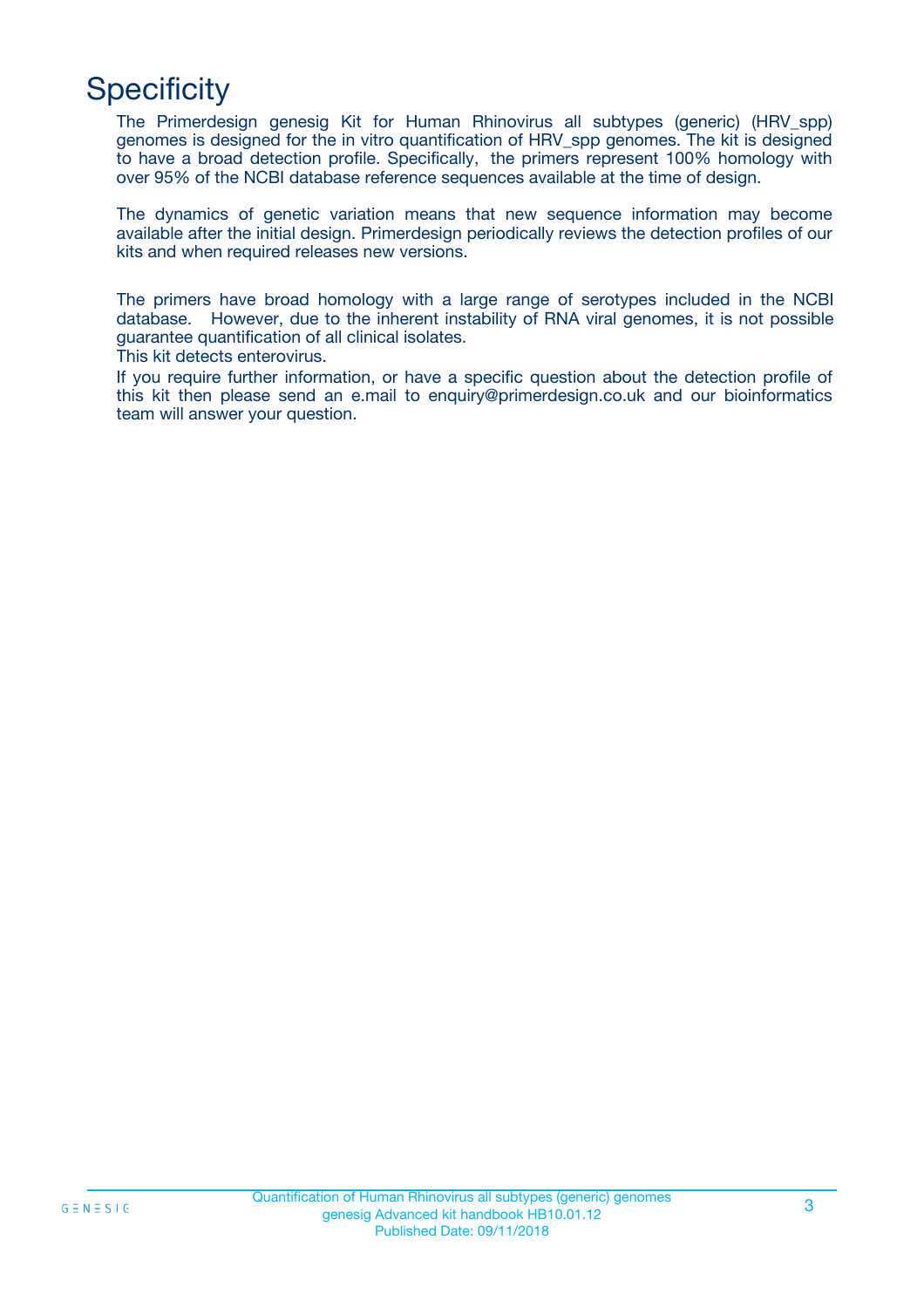### **Kit contents**

- **HRV\_spp specific primer/probe mix (150 reactions BROWN) FAM labelled**
- **HRV\_spp positive control template (for Standard curve RED)**
- **Internal extraction control primer/probe mix (150 reactions BROWN) VIC labelled as standard**
- **Internal extraction control RNA (150 reactions BLUE)**
- **Endogenous control primer/probe mix (150 reactions BROWN) FAM labelled**
- **RNase/DNase free water (WHITE) for resuspension of primer/probe mixes**
- **Template preparation buffer (YELLOW) for resuspension of internal control template, positive control template and standard curve preparation**

### **Reagents and equipment to be supplied by the user**

#### **Real-time PCR Instrument**

#### **Extraction kit**

This kit is recommended for use with genesig Easy DNA/RNA Extraction kit. However, it is designed to work well with all processes that yield high quality RNA and DNA with minimal PCR inhibitors.

#### **oasigTM lyophilised OneStep or Precision**®**PLUS OneStep 2X RT-qPCR Master Mix** Contains complete OneStep RT-qPCR master mix

**Pipettors and Tips**

**Vortex and centrifuge**

**Thin walled 1.5 ml PCR reaction tubes**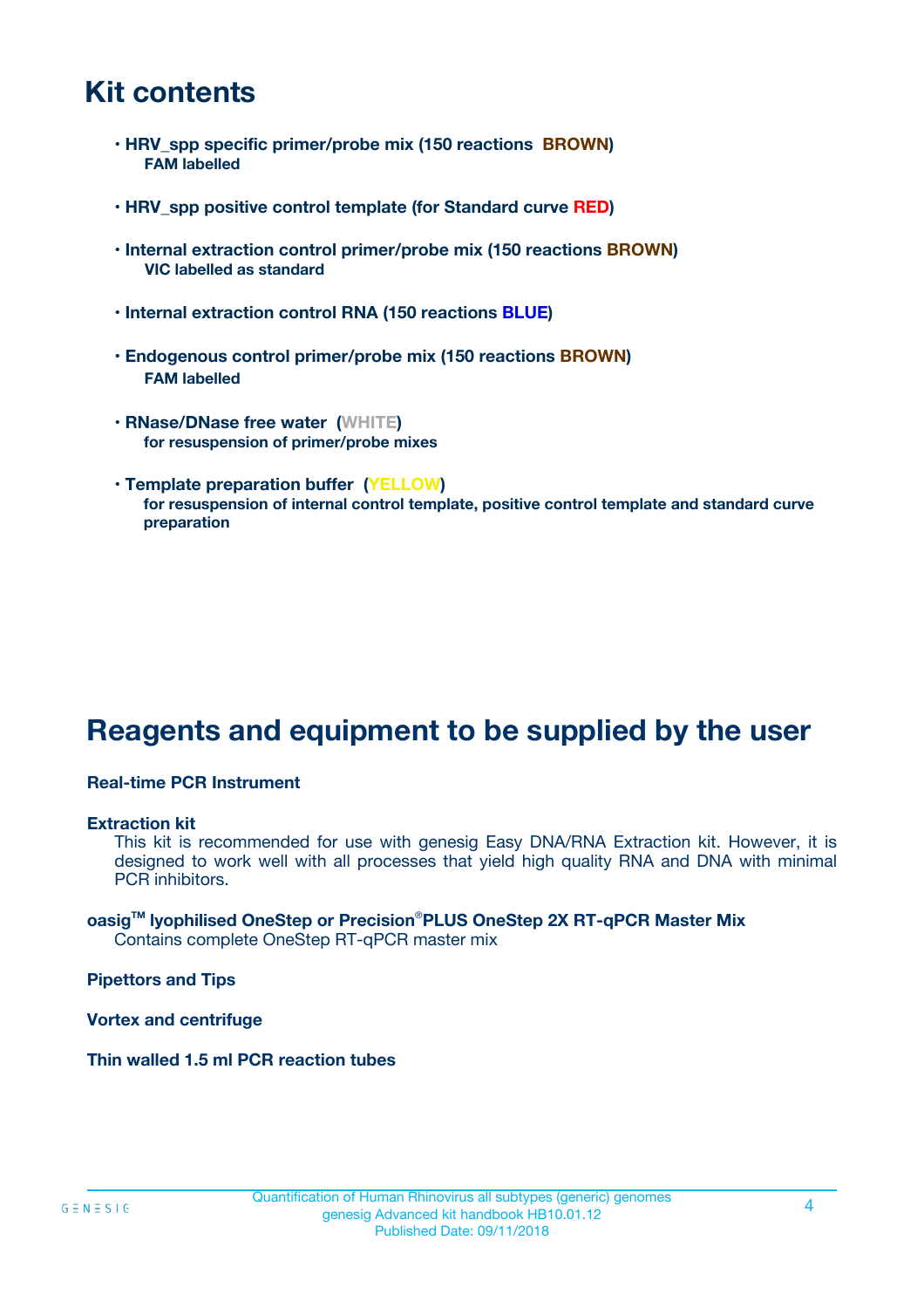### Kit storage and stability

This kit is stable at room temperature but should be stored at -20ºC on arrival. Once the lyophilised components have been resuspended they should not be exposed to temperatures above -20°C for longer than 30 minutes at a time and unnecessary repeated freeze/thawing should be avoided. The kit is stable for six months from the date of resuspension under these circumstances.

If a standard curve dilution series is prepared this can be stored frozen for an extended period. If you see any degradation in this serial dilution a fresh standard curve can be prepared from the positive control.

Primerdesign does not recommend using the kit after the expiry date stated on the pack.

### Suitable sample material

All kinds of sample material suited for PCR amplification can be used. Please ensure the samples are suitable in terms of purity, concentration, and RNA/DNA integrity (An internal PCR control is supplied to test for non specific PCR inhibitors). Always run at least one negative control with the samples. To prepare a negative-control, replace the template RNA sample with RNase/DNase free water.

### Dynamic range of test

Under optimal PCR conditions genesig HRV\_spp detection kits have very high priming efficiencies of >95% and can detect less than 100 copies of target template.

### Notices and disclaimers

This product is developed, designed and sold for research purposes only. It is not intended for human diagnostic or drug purposes or to be administered to humans unless clearly expressed for that purpose by the Food and Drug Administration in the USA or the appropriate regulatory authorities in the country of use. During the warranty period Primerdesign genesig detection kits allow precise and reproducible data recovery combined with excellent sensitivity. For data obtained by violation to the general GLP guidelines and the manufacturer's recommendations the right to claim under guarantee is expired. PCR is a proprietary technology covered by several US and foreign patents. These patents are owned by Roche Molecular Systems Inc. and have been sub-licensed by PE Corporation in certain fields. Depending on your specific application you may need a license from Roche or PE to practice PCR. Additional information on purchasing licenses to practice the PCR process may be obtained by contacting the Director of Licensing at Roche Molecular Systems, 1145 Atlantic Avenue, Alameda, CA 94501 or Applied Biosystems business group of the Applera Corporation, 850 Lincoln Centre Drive, Foster City, CA 94404. In addition, the 5' nuclease assay and other homogeneous amplification methods used in connection with the PCR process may be covered by U.S. Patents 5,210,015 and 5,487,972, owned by Roche Molecular Systems, Inc, and by U.S. Patent 5,538,848, owned by The Perkin-Elmer Corporation.

### Trademarks

Primerdesign™ is a trademark of Primerdesign Ltd.

genesig® is a registered trademark of Primerdesign Ltd.

The PCR process is covered by US Patents 4,683,195, and 4,683,202 and foreign equivalents owned by Hoffmann-La Roche AG. BI, ABI PRISM® GeneAmp® and MicroAmp® are registered trademarks of the Applera Genomics (Applied Biosystems Corporation). BIOMEK® is a registered trademark of Beckman Instruments, Inc.; iCycler™ is a registered trademark of Bio-Rad Laboratories, Rotor-Gene is a trademark of Corbett Research. LightCycler™ is a registered trademark of the Idaho Technology Inc. GeneAmp®, TaqMan® and AmpliTaqGold® are registered trademarks of Roche Molecular Systems, Inc., The purchase of the Primerdesign ™ reagents cannot be construed as an authorization or implicit license to practice PCR under any patents held by Hoffmann-LaRoche Inc.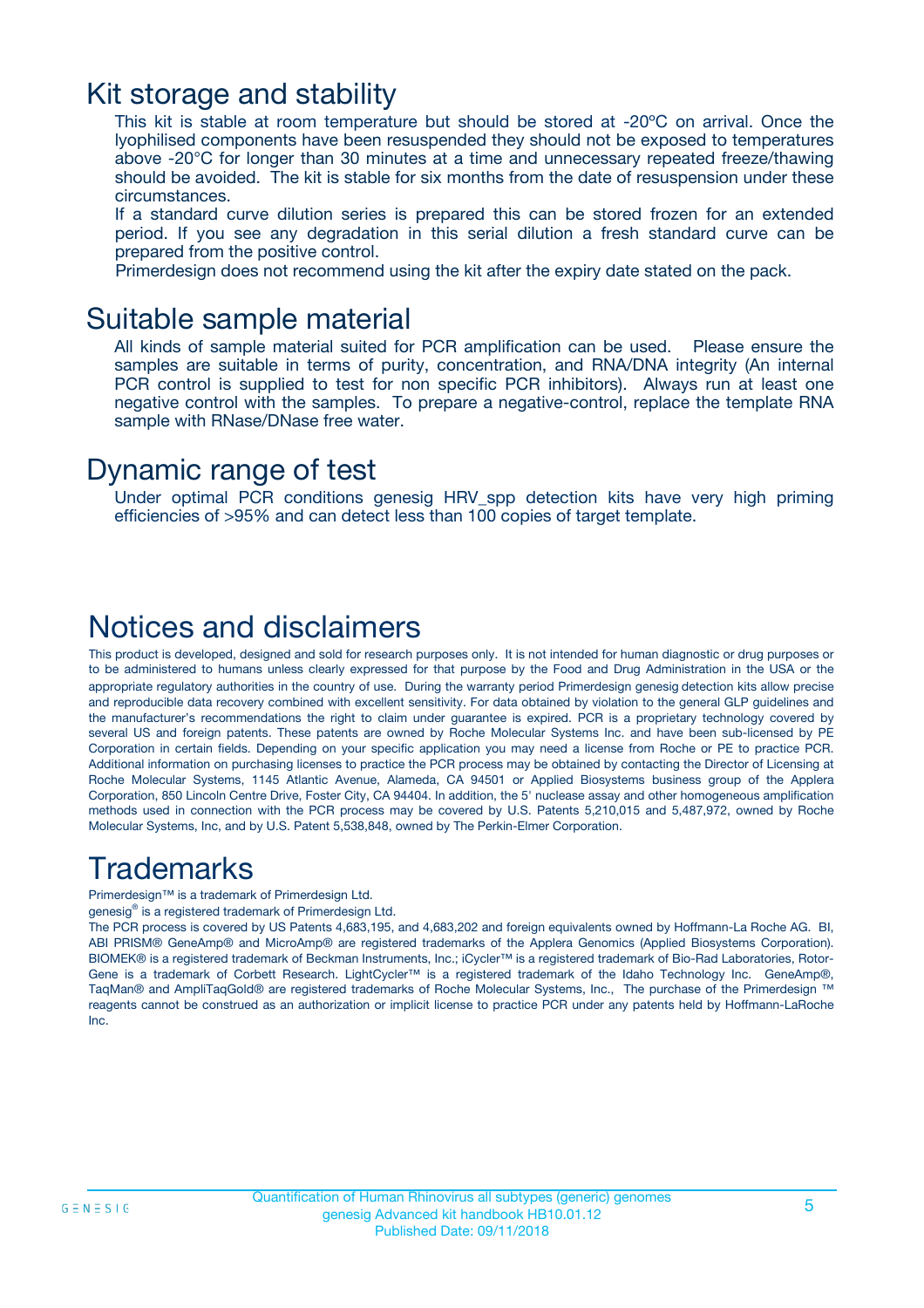### **Principles of the test**

#### **Real-time PCR**

A HRV spp specific primer and probe mix is provided and this can be detected through the FAM channel.

The primer and probe mix provided exploits the so-called TaqMan® principle. During PCR amplification, forward and reverse primers hybridize to the HRV\_spp cDNA. A fluorogenic probe is included in the same reaction mixture which consists of a DNA probe labeled with a 5`-dye and a 3`-quencher. During PCR amplification, the probe is cleaved and the reporter dye and quencher are separated. The resulting increase in fluorescence can be detected on a range of qPCR platforms.

#### **Positive control**

For copy number determination and as a positive control for the PCR set up, the kit contains a positive control template.

This can be used to generate a standard curve of HRV spp copy number / Cq value. Alternatively the positive control can be used at a single dilution where full quantitative analysis of the samples is not required. Each time the kit is used, at least one positive control reaction must be included in the run. A positive result indicates that the primers and probes for detecting the target HRV spp gene worked properly in that particular experimental scenario. If a negative result is obtained the test results are invalid and must be repeated. Care should be taken to ensure that the positive control does not contaminate any other kit component which would lead to false-positive results. This can be achieved by handling this component in a Post PCR environment. Care should also be taken to avoid crosscontamination of other samples when adding the positive control to the run. This can be avoided by sealing all other samples and negative controls before pipetting the positive control into the positive control well.

#### **Negative control**

To validate any positive findings a negative control reaction should be included every time the kit is used. For this reaction the RNase/DNase free water should be used instead of template. A negative result indicates that the reagents have not become contaminated while setting up the run.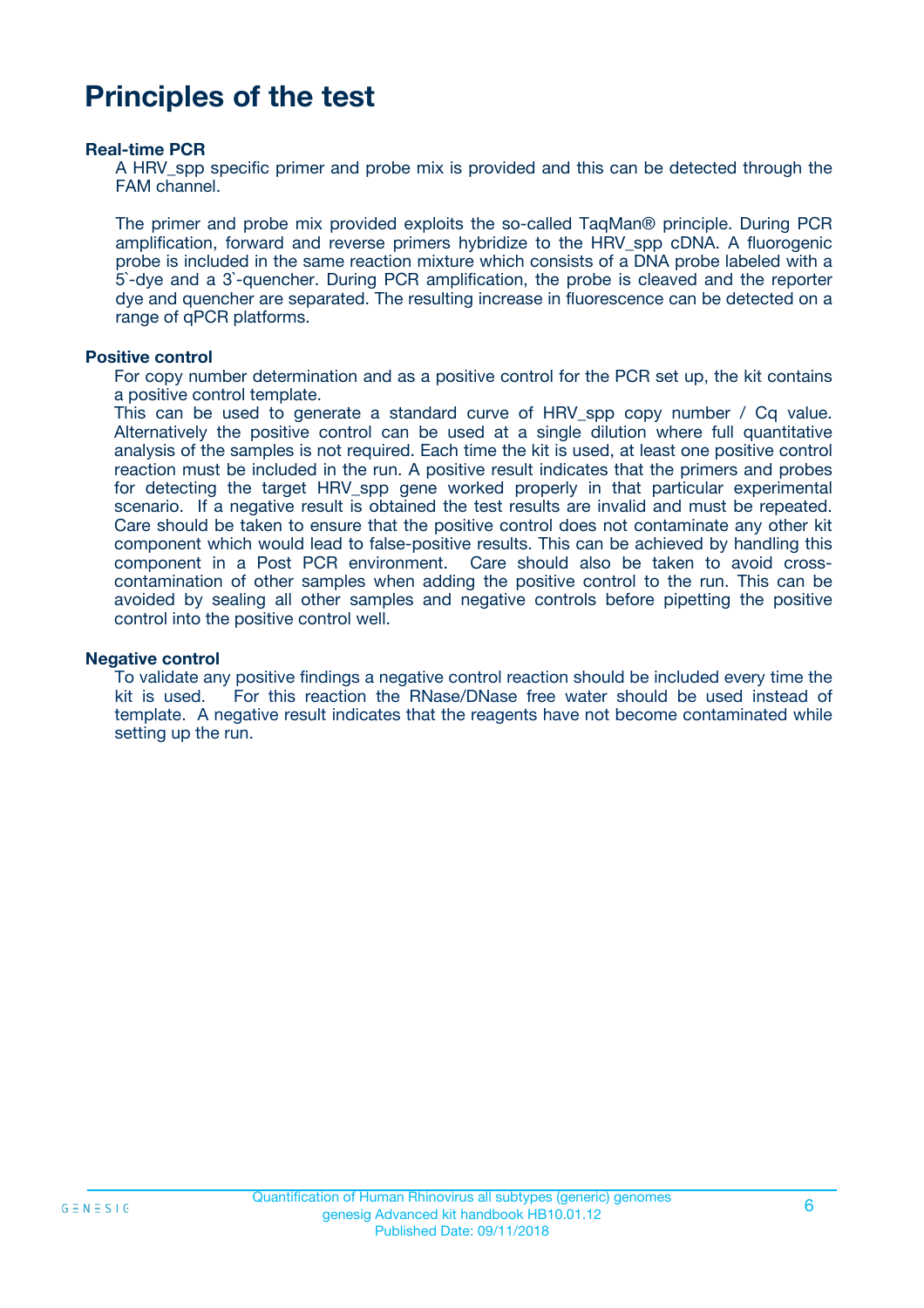#### **Internal RNA extraction control**

When performing RNA extraction, it is often advantageous to have an exogenous source of RNA template that is spiked into the lysis buffer. This control RNA is then co-purified with the sample RNA and can be detected as a positive control for the extraction process. Successful co-purification and qPCR for the control RNA also indicates that PCR inhibitors are not present at a high concentration.

A separate qPCR primer/probe mix are supplied with this kit to detect the exogenous RNA using qPCR. The PCR primers are present at PCR limiting concentrations which allows multiplexing with the target sequence primers. Amplification of the control cDNA does not interfere with detection of the HRV\_spp target cDNA even when present at low copy number. The Internal control is detected through the VIC channel and gives a Cq value of 28+/-3 depending on the level of sample dilution.

#### **Endogenous control**

To confirm extraction of a valid biological template, a primer and probe mix is included to detect an endogenous gene. Detection of the endogenous control is through the FAM channel and it is NOT therefore possible to perform a multiplex with the HRV\_spp primers. A poor endogenous control signal may indicate that the sample did not contain sufficient biological material.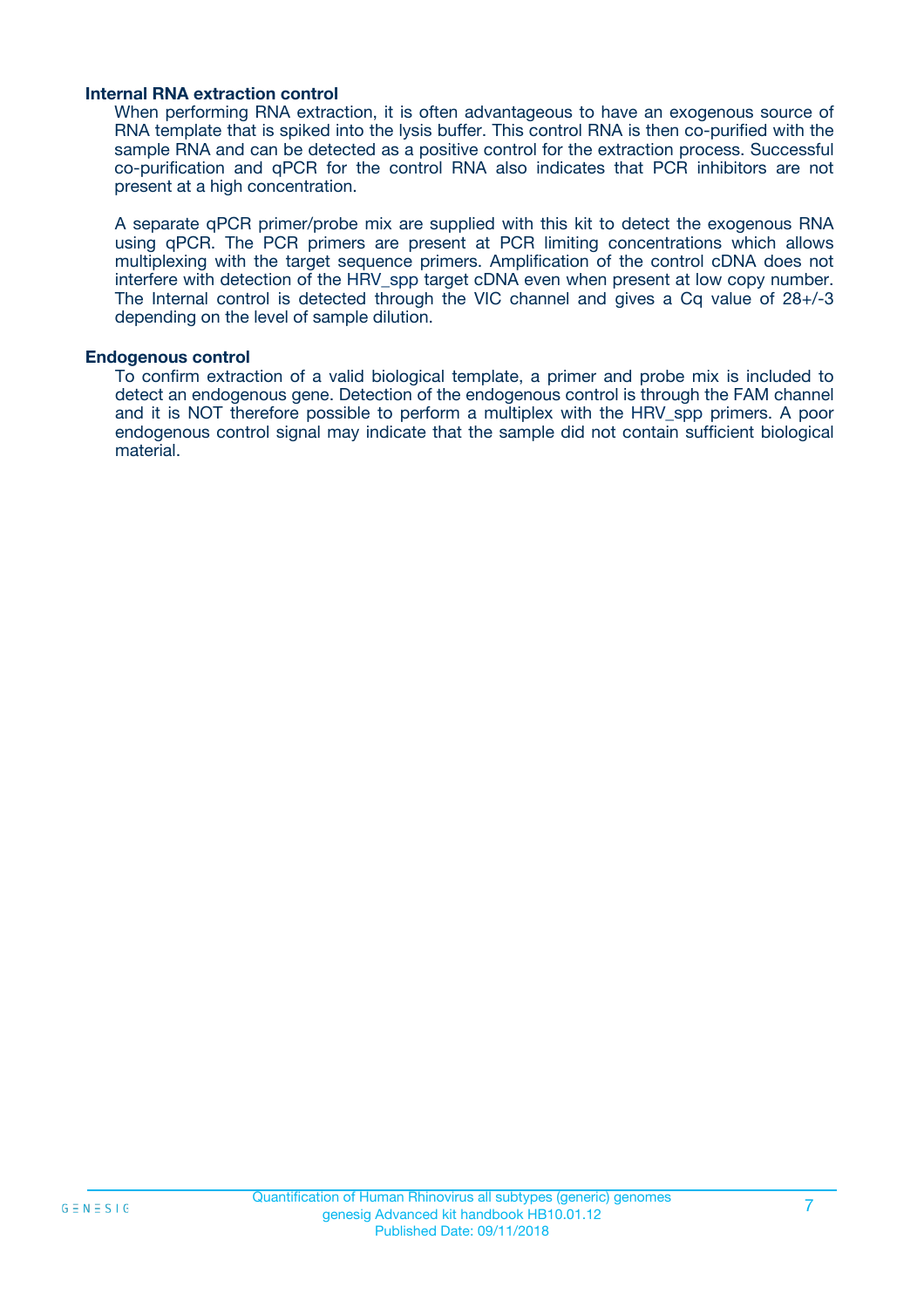### Resuspension protocol

To minimize the risk of contamination with foreign DNA, we recommend that all pipetting be performed in a PCR clean environment. Ideally this would be a designated PCR lab or PCR cabinet. Filter tips are recommended for all pipetting steps.

- **1. Pulse-spin each tube in a centrifuge before opening.** This will ensure lyophilised primer and probe mix is in the base of the tube and is not spilt upon opening the tube.
- **2. Resuspend the primer/probe mixes in the RNase/DNase free water supplied, according to the table below:**

To ensure complete resuspension, vortex each tube thoroughly.

| Component - resuspend in water                       |          |  |
|------------------------------------------------------|----------|--|
| <b>Pre-PCR pack</b>                                  |          |  |
| HRV_spp primer/probe mix (BROWN)                     | $165$ µl |  |
| Internal extraction control primer/probe mix (BROWN) | $165$ µl |  |
| Endogenous control primer/probe mix (BROWN)          | 165 µl   |  |

**3. Resuspend the internal control template and positive control template in the template preparation buffer supplied, according to the table below:** To ensure complete resuspension, vortex each tube thoroughly.

| Component - resuspend in template preparation buffer |  |  |  |
|------------------------------------------------------|--|--|--|
| <b>Pre-PCR heat-sealed foil</b>                      |  |  |  |
| Internal extraction control RNA (BLUE)               |  |  |  |
| <b>Post-PCR heat-sealed foil</b>                     |  |  |  |
| HRV_spp Positive Control Template (RED) *            |  |  |  |

\* This component contains high copy number template and is a VERY significant contamination risk. It must be opened and handled in a separate laboratory environment, away from the other components.

### RNA extraction

The internal extraction control RNA can be added either to the RNA lysis/extraction buffer or to the RNA sample once it has been resuspended in lysis buffer.

**DO NOT add the internal extraction control RNA directly to the unprocessed biological sample as this will lead to degradation and a loss in signal.**

- **1. Add 4µ**l **of the Internal extraction control RNA (BLUE) to each sample in RNA lysis/extraction buffer per sample.**
- **2. Complete RNA extraction according to the manufacturer's protocols.**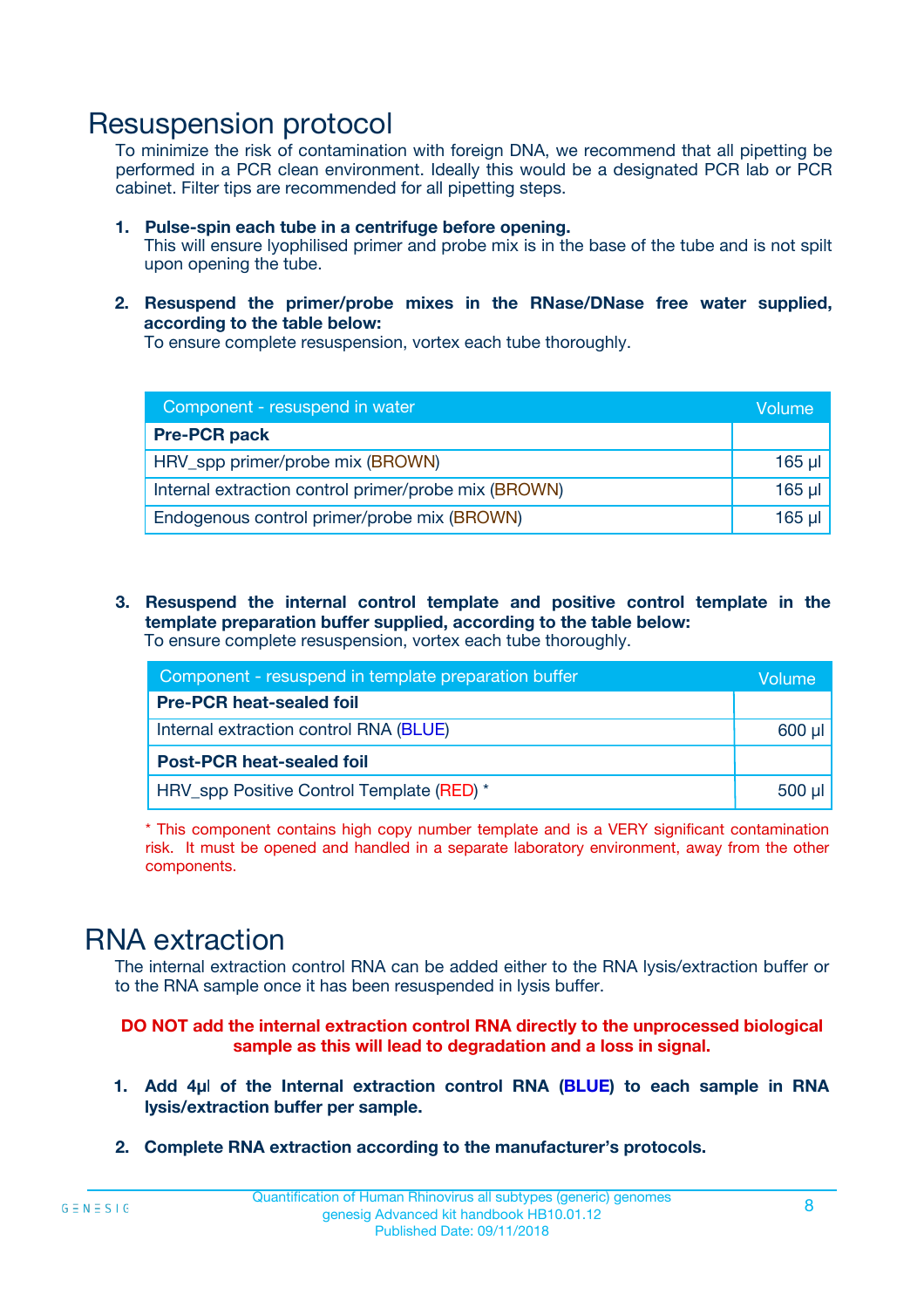# OneStep RT-qPCR detection protocol

#### **For optimum performance and sensitivity.**

All pipetting steps and experimental plate set up should be performed on ice. After the plate is poured proceed immediately to the OneStep amplification protocol. Prolonged incubation of reaction mixes at room temperature can lead to PCR artifacts that reduce the sensitivity of detection.

#### **1. For each RNA sample prepare a reaction mix according to the table below: Include sufficient reactions for positive and negative controls.**

| Component                                                    | <b>Volume</b> |
|--------------------------------------------------------------|---------------|
| oasig OneStep or PrecisionPLUS OneStep 2X RT-qPCR Master Mix | $10 \mu$      |
| HRV_spp primer/probe mix (BROWN)                             | 1 µl          |
| Internal extraction control primer/probe mix (BROWN)         | 1 µI          |
| <b>RNase/DNase free water (WHITE)</b>                        | $3 \mu$       |
| <b>Final Volume</b>                                          | 15 ul         |

**2. For each RNA sample prepare an endogenous control reaction according to the table below (optional):**

This control reaction will provide crucial information regarding the quality of the biological sample.

| Component                                                    | Volume          |
|--------------------------------------------------------------|-----------------|
| oasig OneStep or PrecisionPLUS OneStep 2X RT-qPCR Master Mix | 10 µl           |
| Endogenous control primer/probe mix (BROWN)                  | 1 µl            |
| <b>RNase/DNase free water (WHITE)</b>                        | $4 \mu$         |
| <b>Final Volume</b>                                          | $15$ µl $\vert$ |

- **3. Pipette 15µl of these mixes into each well according to your qPCR experimental plate set up.**
- **4. Pipette 5µl of RNA template into each well, according to your experimental plate set up.**

For negative control wells use 5µl of RNase/DNase free water. The final volume in each well is 20µl.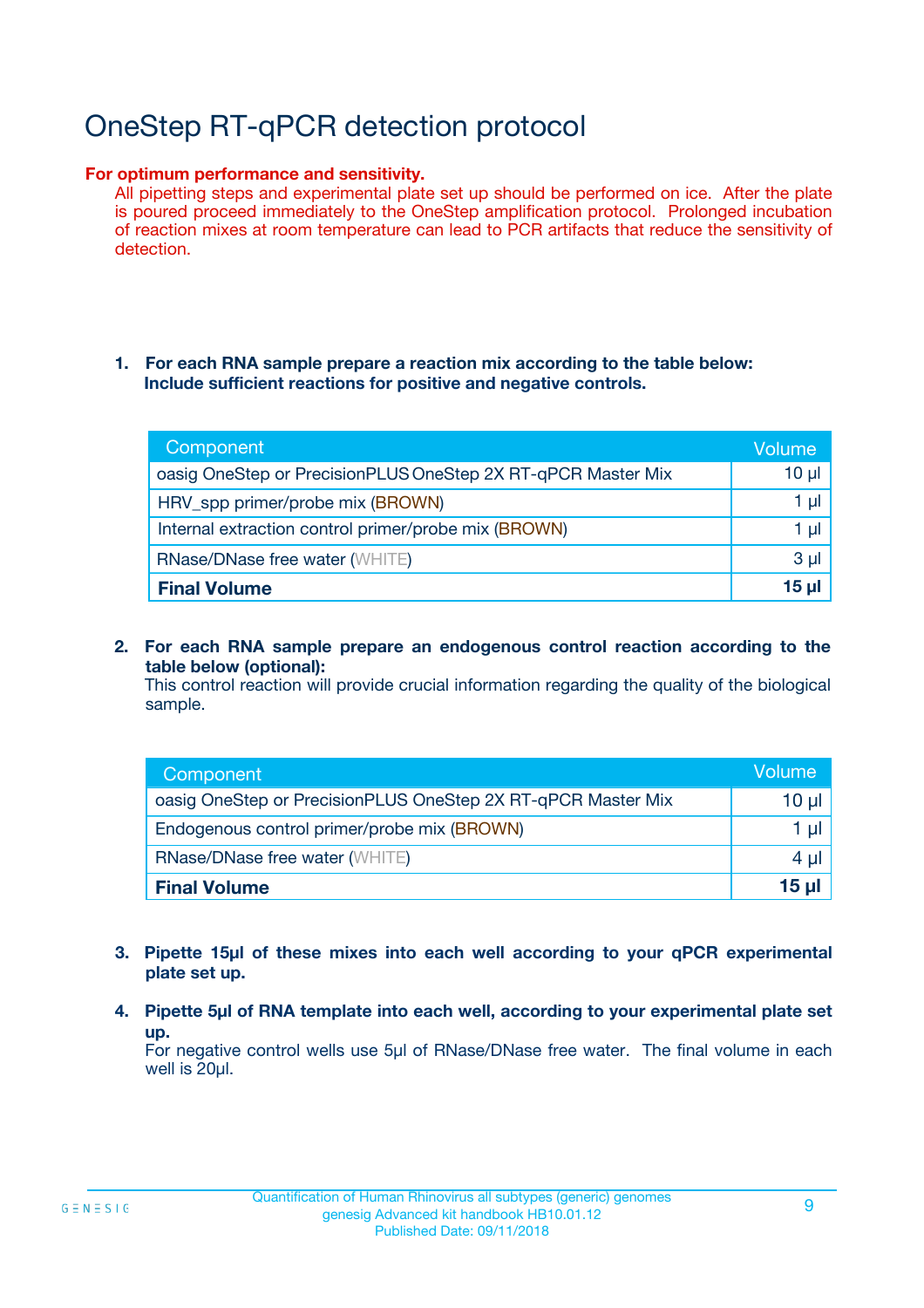**5. If a standard curve is included for quantitative analysis prepare a reaction mix according to the table below:**

| Component                                                    | Volume       |
|--------------------------------------------------------------|--------------|
| oasig OneStep or PrecisionPLUS OneStep 2X RT-qPCR Master Mix | 10 µl        |
| HRV_spp primer/probe mix (BROWN)                             |              |
| <b>RNase/DNase free water (WHITE)</b>                        | 4 U          |
| <b>Final Volume</b>                                          | <u>15 µl</u> |

- **6. Preparation of standard curve dilution series.**
	- **1) Pipette 90µl of template preparation buffer into 5 tubes and label 2-6**
	- **2) Pipette 10µl of Positive Control Template (RED) into tube 2**
	- **3) Vortex thoroughly**
	- **4) Change pipette tip and pipette 10 µl from tube 2 into tube 3**
	- **5) Vortex thoroughly**

**Repeat steps 4 and 5 to complete the dilution series**

| <b>Standard Curve</b>         | <b>Copy Number</b>     |
|-------------------------------|------------------------|
| Tube 1 Positive control (RED) | $2 \times 10^5$ per µl |
| Tube 2                        | $2 \times 10^4$ per µl |
| Tube 3                        | $2 \times 10^3$ per µl |
| Tube 4                        | $2 \times 10^2$ per µl |
| Tube 5                        | 20 per µl              |
| Tube 6                        | $2$ per $\mu$          |

**7. Pipette 5µl of standard template into each well for the standard curve according to your plate set-up**

The final volume in each well is 20µl.

### OneStep RT-qPCR Amplification Protocol

Amplification conditions using oasig OneStep or PrecisionPLUS OneStep 2X RT-qPCR Master Mix.

|             | <b>Step</b>                  | <b>Time</b>      | <b>Temp</b> |
|-------------|------------------------------|------------------|-------------|
|             | <b>Reverse Transcription</b> | $10 \text{ min}$ | 55 °C       |
|             | Enzyme activation            | 2 min            | 95 °C       |
| Cycling x50 | Denaturation                 | 10 <sub>s</sub>  | 95 °C       |
|             | <b>DATA COLLECTION *</b>     | 60 s             | 60 °C       |

\* Fluorogenic data should be collected during this step through the FAM and VIC channels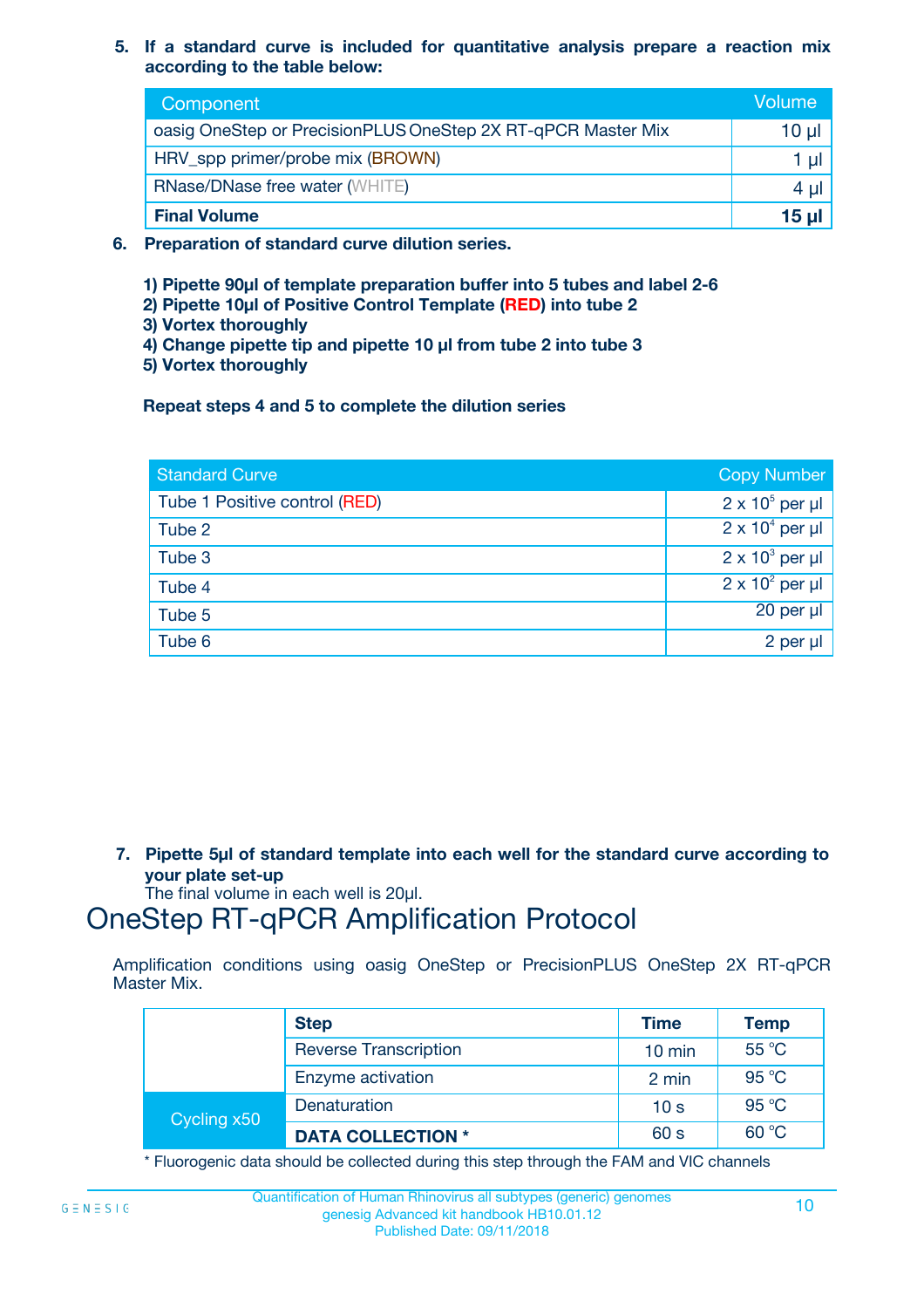### Interpretation of results

| <b>Target</b><br>(FAM) | Internal<br>control<br>(NIC) | <b>Positive</b><br>control | <b>Negative</b><br>control | Interpretation                                                                                                  |
|------------------------|------------------------------|----------------------------|----------------------------|-----------------------------------------------------------------------------------------------------------------|
| $\leq 30$              | $+ 1 -$                      | ÷                          |                            | <b>POSITIVE QUANTITATIVE RESULT</b><br>calculate copy number                                                    |
| > 30                   | ٠                            | ÷                          |                            | <b>POSITIVE QUANTITATIVE RESULT</b><br>calculate copy number                                                    |
| > 30                   |                              | ÷                          |                            | <b>POSITIVE QUALITATIVE RESULT</b><br>do not report copy number as this<br>may be due to poor sample extraction |
|                        | ÷                            | ÷                          |                            | <b>NEGATIVE RESULT</b>                                                                                          |
| $+ 1 -$                | $+ 1 -$                      | ÷                          | $\leq$ 35                  | <b>EXPERIMENT FAILED</b><br>due to test contamination                                                           |
| $+ 1 -$                | $+ 1 -$                      | ÷                          | > 35                       | $\star$                                                                                                         |
|                        |                              | ÷                          |                            | <b>SAMPLE PREPARATION FAILED</b>                                                                                |
|                        |                              |                            |                            | <b>EXPERIMENT FAILED</b>                                                                                        |

Positive control template (**RED**) is expected to amplify between Cq 16 and 23. Failure to satisfy this quality control criterion is a strong indication that the experiment has been compromised.

\*Where the test sample is positive and the negative control is positive with a  $Cq > 35$ , the sample must be reinterpreted based on the relative signal strength of the two results:



If the sample amplifies  $> 5$  Cq earlier than the negative control then the sample should be reinterpreted (via the table above) with the negative control verified as negative.



If the sample amplifies  $< 5$  Cq earlier than the negative control then the positive sample result is invalidated and the result should be determined inconclusive due to test contamination. The test for this sample should be repeated.